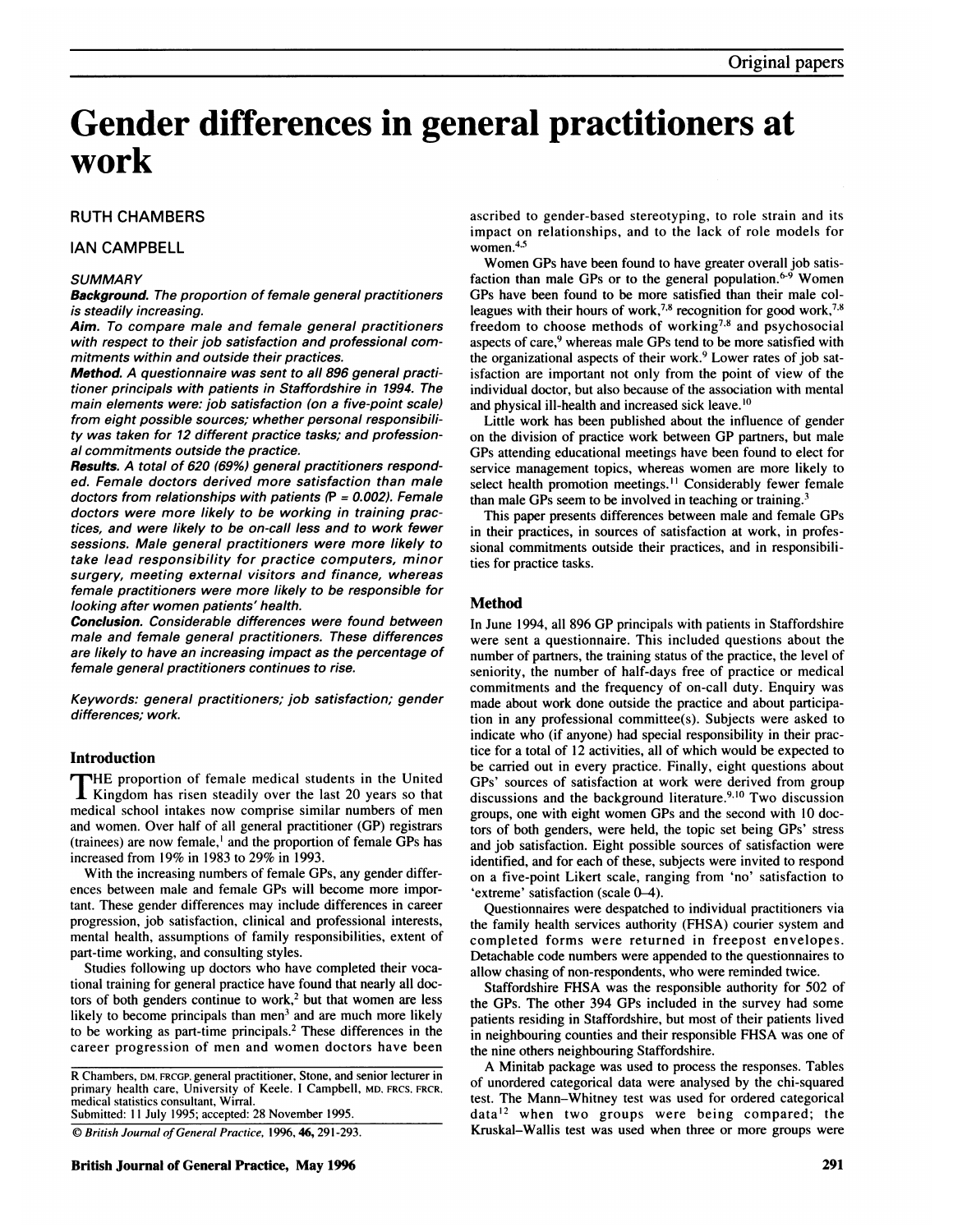being compared; these tests included an allowance for ties. The P-values calculated for these last two tests were two-sided. Cochran's technique<sup>13</sup> was used to investigate whether some of the gender differences that were found were caused by confounding factors causing a spurious association.

## **Results**

A total of 628 questionnaires were returned, of which eight were mainly incomplete and so were discarded, leaving 620 for analysis (final response rate  $= 69\%$ ). Four hundred and eighty-one out of the 620 respondents were male (78%). Significantly more women than men responded (77% women versus 67% men,  $\chi^2$  = 6.1,  $P = 0.01$ ). The mean age of respondents was less than that of non-respondents (43.6 versus 47.6 years, respectively,  $t = 6.08$ , P  $< 0.0001$  by unpaired *t*-test).

### Practice characteristics

Twenty-six respondents (4%) were in all-female practices, 231 (37%) were in all-male practices and 363 (59%) were in multipartner practices with at least one female and at least one male doctor. Seventy-seven (12%) respondents were single-handed practitioners.

Table <sup>1</sup> shows the number of partners, level of seniority, and time at work of the male and female GP subjects. Female doctors were significantly more likely than men to work in a training practice ( $\chi^2$  = 8.28, d.f. = 2, P = 0.02) and as likely to be trainers themselves (overall 29.1% men and 37.5% of women worked in a training practice). Male doctors tended to be more senior than their female colleagues ( $P < 0.0001$ , by Mann-Whitney U test). Women practitioners tended to be on-call less often ( $\chi^2 = 81.70$ , d.f. = 3, P < 0.0001) and work fewer sessions in the practice ( $\chi^2$  = 104.38, d.f. = 3,  $P < 0.0001$ ) (see Table 1). No gender differences were found in the proportions of male and female practitioners working in the different categories of fundholding practices.

Cochran's technique was used to determine whether the finding of women being more likely to work in a training practice could have been a spurious association caused by female doctors being younger, and younger doctors being more likely to work in a training practice, but even after allowing for the difference in age distribution, female doctors remained more likely to work in a training practice ( $P = 0.04$ ). When Cochran's technique was used to allow for the differences between male and females in age and number of sessions worked per week, the difference in seniority between male and females was considerably smaller, and no longer significant at  $P < 5\%$ , and so the difference in seniority does appear to be a spurious association. The gender differences in frequency of on-call duties were too large to be accounted for by females being younger or more likely to work part-time.

# Commitments outside the practice

Seventy-one per cent of men and 75% of women doctors did not belong to any committee. Males were more likely than females to represent GPs' views on medical politics committees such as the local medical committee (15% men versus 7% women) and the sexes were equally represented on educational committees (7% men versus 6% women). Male doctors were more likely to hold a post outside the practice than women doctors (48% men versus 38% women,  $\chi^2 = 8.39$ ,  $P = 0.005$ ). The most common type of post outside the practice was doing hospital/clinical work (32% men versus 23% women).

# Job satisfaction

Table 2 shows the mean satisfaction scores that male and female

Table 1. Practice characteristics of male and female general practitioners.

|                                     | Percentage of<br>general practitioners |                       |
|-------------------------------------|----------------------------------------|-----------------------|
| <b>Practice characteristics:</b>    | Male<br>$(n = 481)$                    | Female<br>$(n = 139)$ |
| Number of partners:                 |                                        |                       |
| single-handed                       | 13                                     | 9                     |
| $2 - 3$                             | 26                                     | 32                    |
| $\geq 4$                            | 60                                     | 58                    |
| no response                         | 0                                      | 1                     |
| Level of seniority                  |                                        |                       |
| single-handed                       | 13                                     | 9                     |
| most senior                         | 28                                     | 16                    |
| 2nd                                 | 24                                     | 22                    |
| 3rd                                 | 15                                     | 14                    |
| $\geq 4$ th                         | 16                                     | 34                    |
| all equal                           | 1                                      | 4                     |
| no response                         | $\overline{2}$                         | 1                     |
| On-call frequency (days per month): |                                        |                       |
| never                               | 2                                      | 17                    |
| $\leq 4$                            | 12                                     | 27                    |
| $5 - 8$                             | 55                                     | 28                    |
| $\geq 9$                            | 28                                     | 21                    |
| no response                         | 3                                      | 7                     |
| Half-days free from practice work:  |                                        |                       |
| none                                | 18                                     | 10                    |
| 1,2                                 | 74                                     | 51                    |
| 3,4                                 | 2                                      | 25                    |
| > 5                                 | 1                                      | 7                     |
| not known                           | 5                                      | 6                     |

Table 2. Comparison of male and female general practitioners' mean scores for satisfaction levels at work.

|                                        | Mean satisfaction score<br>(range of answers $0 - 4^*$ ) |                       |
|----------------------------------------|----------------------------------------------------------|-----------------------|
| Aspect of satisfaction                 | Male<br>$(n = 481)$                                      | Female<br>$(n = 139)$ |
| <b>Relationship with patients</b>      | 2.9                                                      | $3.2+$                |
| Ability to treat illness               | 2.9                                                      | 3.0                   |
| Relationship with practice staff       | 2.7                                                      | 2.8                   |
| <b>Relationship with other doctors</b> | 2.6                                                      | 2.7                   |
| <b>Financial security</b>              | 2.6                                                      | 2.6                   |
| Public view of profession              | 1.6                                                      | 1.6                   |
| Own working conditions                 | 2.3                                                      | 2.3                   |
| Prevent illness by health promotion    | 1.3                                                      | 1.4                   |

 $*0$  = not a source of satisfaction, ranging to  $4$  = extreme source of satisfaction.

 $tP = 0.002$ , Mann-Whitney test.

N.B. Non-response varied between 2 and 5% between questions.

GPs gave to the eight possible sources of satisfaction. Women doctors derived significantly more satisfaction than men doctors from relationships with patients ( $P = 0.002$ , by Mann-Whitney U test). No other gender differences were found.

# Responsibility for practice tasks

Responses from practices with at least one female and one male